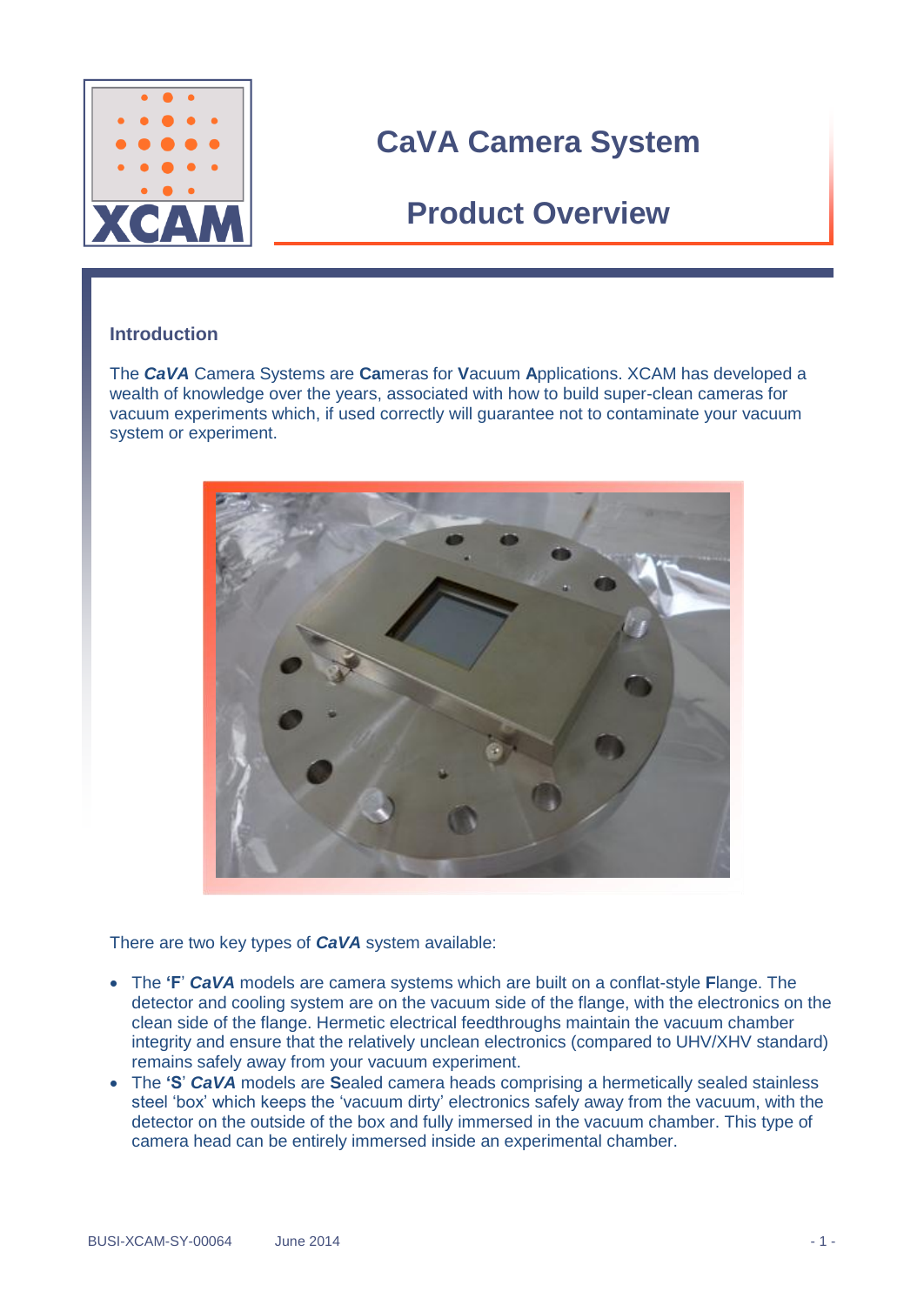

### **Product Overview**

#### **General Features**

- Clean construction to UHV, XHV or even UCV standards, depending on your requirements
- Guaranteed not to contaminate your vacuum chamber, provided operating instructions are observed
- Available with a wide range of CCD detectors, front or back-illuminated
- A choice of electronic drive systems provides systems suitable for high light levels at high frame rate with exceptional linearity, or very low noise levels at slow speeds for sensor-limited noise performance
- Systems are individually optimised for each CCD for the very best performance
- Easy customisation of your camera if required
- Water-cooled peltier cooling down to -50C if required.
- Customised vacuum solutions cryo-cooled are available please enquire.



#### **CaVA Camera System Types Available**

The following options are currently available, but our system can be modified to accommodate any other detector type so please enquire if you do not see a suitable detector.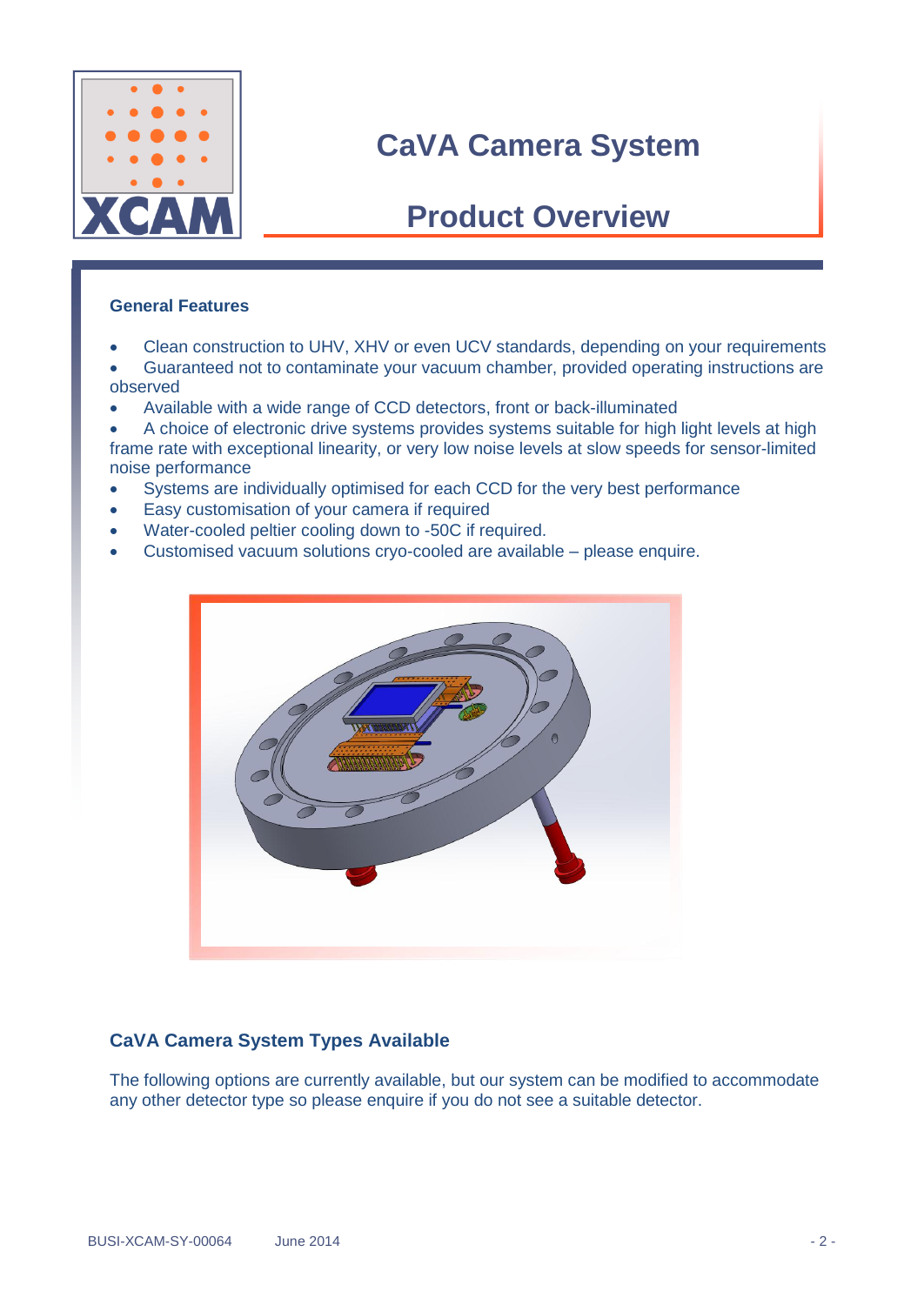

### **Product Overview**

#### **Model 2008 Series**

2008 Series Models offer

- **Extremely low noise at slower readout speeds**
- CCDs can be front or back-illuminated, and without AR coating if required, subject to supplier availability of detector.
- Full frame or frame transfer
- Up to 4 channels/output nodes for readout speeds of up to 180KHz (lowest possible readout noise)
- Up to 2 channels/output nodes for slightly higher readout speeds of 1-2MHz
- Clean contamination-free assembly
- Easily customisable on request

| <b>Model</b><br><b>Number</b> | <b>Pixel</b><br><b>Size</b> | <b>No Pixels</b> | <b>Image</b><br>Area mm | <b>Key Features</b>                                                                                                                                                                                                                     |
|-------------------------------|-----------------------------|------------------|-------------------------|-----------------------------------------------------------------------------------------------------------------------------------------------------------------------------------------------------------------------------------------|
|                               | μm                          |                  |                         |                                                                                                                                                                                                                                         |
| F-200803<br>And<br>S-200804   | 13.5                        | 2064x2048        | 27.8x27.6               | Flange or Sealed camera. Large area square<br>full frame device which can also be operated in<br>frame transfer mode. Readout out of 4 output<br>nodes enables slightly higher frame rates at<br>slow speeds for best noise performance |
| F-200809<br>and<br>S-200810   | 13.5                        | 2048x2048        | 27.6x27.6               | Flange or Sealed camera. Large area square<br>full frame device with                                                                                                                                                                    |
| F-200805<br>and<br>S-200806   | 13.5                        | 512x2048         | 6.9x27.6                | Flange or Sealed camera. Rectangular<br>spectroscopy format full frame device with one<br>output node                                                                                                                                   |
| F-200807<br>and<br>S-200808   | 26                          | 256x1024         | 6.6x26.6                | Flange or Sealed camera. Rectangular<br>spectroscopy format full frame device with one<br>output node                                                                                                                                   |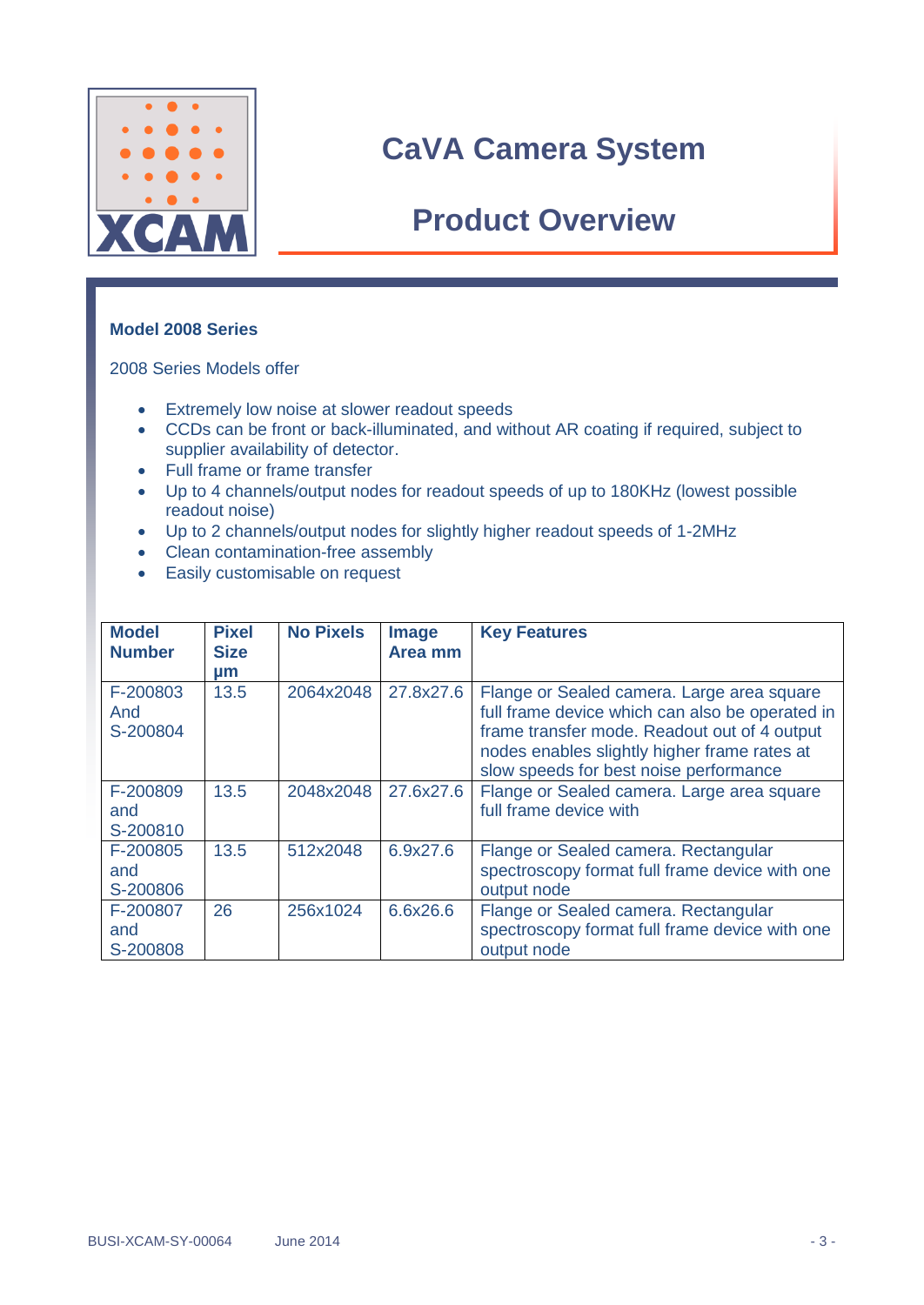

## **Product Overview**

#### **Model 2010 Series**

2010 Series Models offer

- 4-channel operation at up to 3MHz out of each output node (5MHz coming soon)
- CCDs can be front or back-illuminated, and without AR coating if required, subject to supplier availability of detector.
- Multiple camera heads can be operated synchronously or for semi-customised larger flanges, multiple detectors can be operated synchronously on a single camera head (eg 12 output node 3 detector system(4 output nodes each) as created for one customer
- Full frame or frame transfer
- Ideal for high flux, high frame rate applications
- Excellent linearity over whole range
- Clean contamination-free assembly
- Easily customisable on request

| <b>Model</b><br><b>Number</b> | <b>Pixel</b><br><b>Size</b><br>µm | <b>No Pixels</b> | <b>Image</b><br>Area mm | <b>Key Features</b>                                                                                                                                                                                       |
|-------------------------------|-----------------------------------|------------------|-------------------------|-----------------------------------------------------------------------------------------------------------------------------------------------------------------------------------------------------------|
| F-201001<br>and<br>S-201002   | 13.5                              | 2064x2048        | 27.8x27.6               | Flange or Sealed camera. Large area square<br>full frame device which can also be operated<br>in frame transfer mode. Readout out of 4<br>output nodes enables high frame rates for high<br>signal levels |
| F-201003<br>and<br>S-201004   | 13.5                              | 512x2048         | 6.9x27.6                | Flange or Sealed camera. Rectangular<br>spectroscopy format full frame device with one<br>output node                                                                                                     |